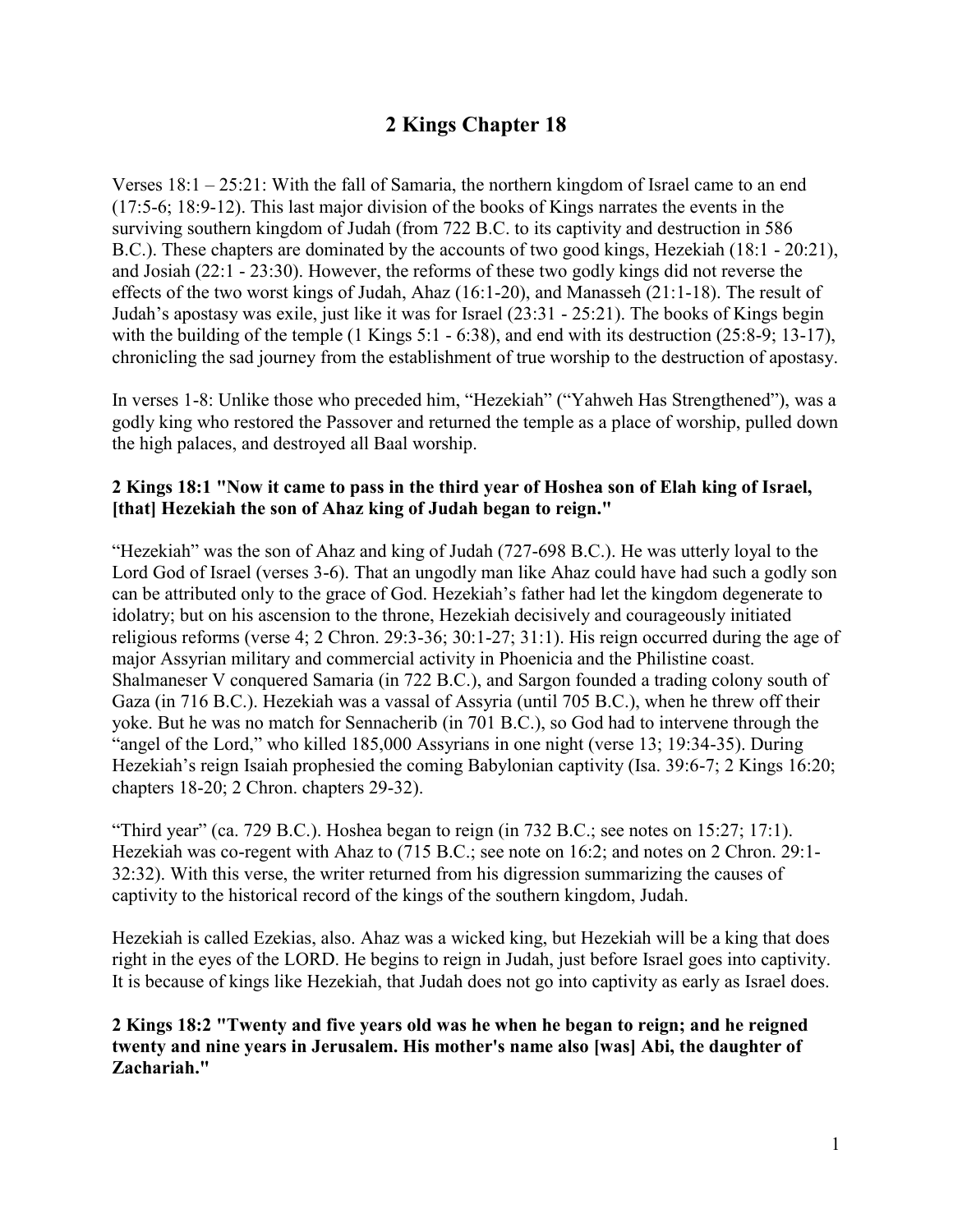"Twenty and nine years" (715 - 686 B.C.). He reigned by himself for 20 years (715 - 695 B.C.), and with his son, Manasseh, for 9 years (695 - 686 B.C.). The 29 years given here indicate only those years after his co-regency with Ahaz was over, when he was the actual sovereign. During Hezekiah's reign, the prophets Isaiah (19:2; Isa. 1:1; 37:1), and Micah (Micah 1:1), continued to minister in Judah.

His reign was for a relatively long time. He would reign until he was 54 years old. Abi, the mother's name, is Abijah in other places. "Abi" means father. "Abijah" means Jehovah is my Father. We can see from the name that his mother was a believer in Jehovah. She possibly, was a good influence on her son. We are not sure what Zachariah this is.

# **2 Kings 18:3 "And he did [that which was] right in the sight of the LORD, according to all that David his father did."**

This is said without qualification of only three kings of Judah, Asa (1 Kings 15:11), Hezekiah, and Josiah (2 Kings 22:2). See some details of Hezekiah's acts at the commencement of his reign in (2 Chron. Chapter 29). It is thought that his reformation was preceded, and perhaps caused, by the prophecy of Micah recorded in (Jer. 26:18; Micah 3:12).

The only other two kings that this statement was made of, was Josiah and Asa. This is a very good statement. It is interesting, that all three of these kings had fathers, who did evil in the sight of the Lord.

# **2 Kings 18:4 "He removed the high places, and brake the images, and cut down the groves, and brake in pieces the brazen serpent that Moses had made: for unto those days the children of Israel did burn incense to it: and he called it Nehushtan."**

"Removed the high places": Hezekiah was the first king of Judah to totally eradicate the high places, i.e., the worship centers built contrary to the Mosaic law (Deut. 12:2-7, 13-14).

"Brake the images … the groves": Hezekiah destroyed the idols used in the worship of Baal and Asherah.

"The brasen serpent": Hezekiah broke the Nehushtan into pieces i.e., the bronze snake made by Moses in the wilderness (see notes on Numbers 21;4-9). Because Judah had come to worship it as an idol, perhaps influenced by Canaanite religion, which regarded snakes as fertility symbols. It had remained a symbol of deliverance. However, it had become a source of spiritual confusion and idolatrous worship, possibly associated with the worship of Asherah. Therefore, it had to be destroyed.

The "bronze serpent" was a statue Moses erected to save the Israelites from deadly biting snakes (Num. 21:5-9). According to Jesus, it pictured how he would be lifted up on the cross (John 3:14-15). Over time, however, it had become an object of worship called the "Nehushtan (a word that sounds like the Hebrew words for both bronze and snake).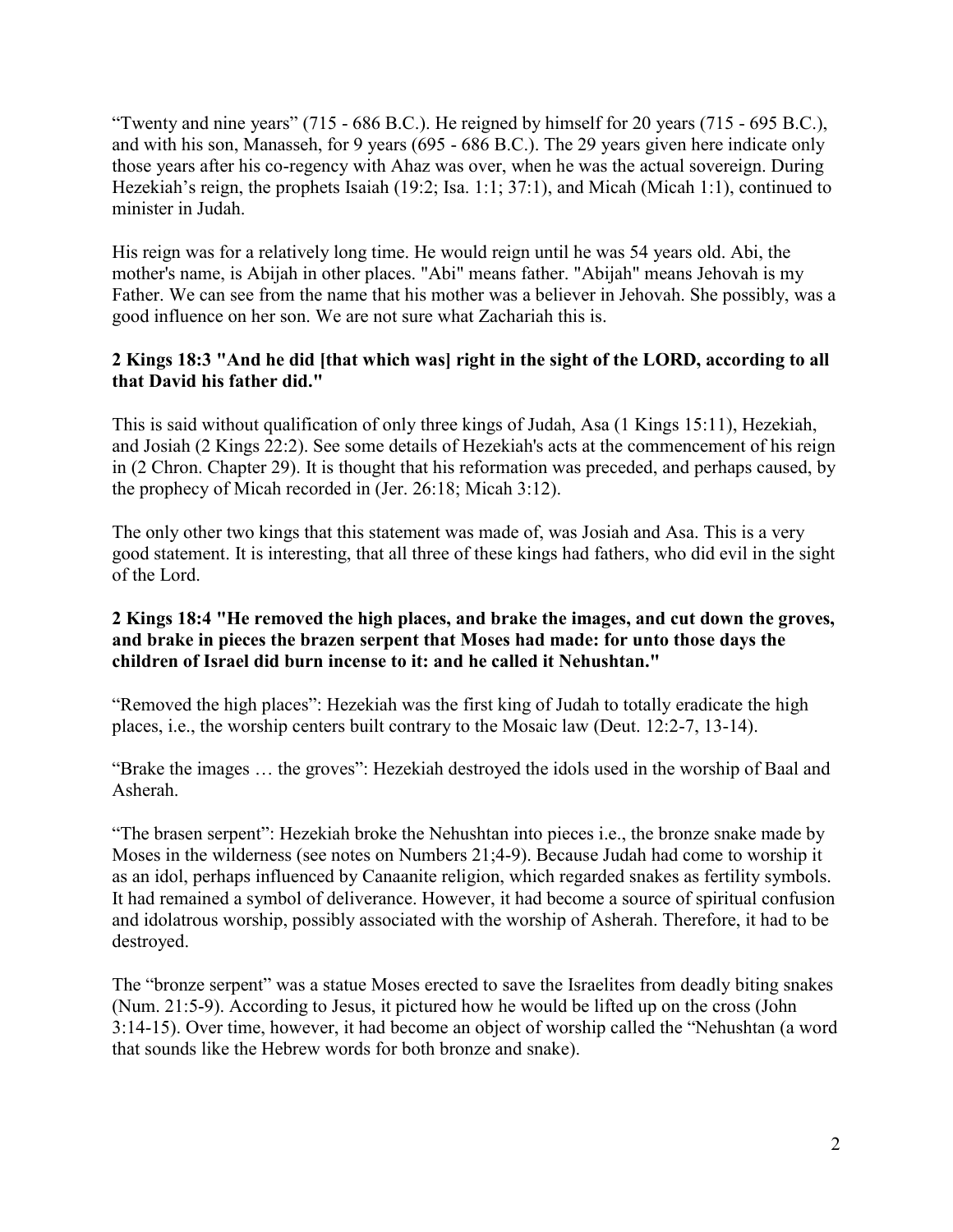The very first thing that Hezekiah did, when he took office, was open the temple in Jerusalem back up for worship.

2 Chronicles 32:12 "Hath not the same Hezekiah taken away his high places and his altars, and commanded Judah and Jerusalem, saying, Ye shall worship before one altar, and burn incense upon it?"

We see that Hezekiah even stopped the worship in the high places, which had greatly troubled the LORD. It is interesting, that he would break the pole of the brazen serpent raised in the wilderness to stop death from the serpent bites. It appears, the people had begun to worship the brazen serpent on the rod. "Nehushtan" means brazen. Brass symbolically speaks of judgment.

Verses 5-8: "Clave to" means "cleaved to" or "remained close to" in loyalty and faithfulness. Hezekiah's faith enabled him to make unprecedented religious reforms in "Judah" and withstand Assyrian tyranny (19:32-36).

## **2 Kings 18:5 "He trusted in the LORD God of Israel; so that after him was none like him among all the kings of Judah, nor [any] that were before him."**

"He trusted in the LORD God of Israel": The noblest quality of Hezekiah (in dramatic contrast to his father, Ahaz) was that he relied on the Lord as his exclusive hope in every situation. What distinguished him from all other kings of Judah (after the division of the kingdom) was his firm trust in the Lord during a severe national crisis (18:17-19:34). Despite troublesome events, Hezekiah clung tightly to the lord, faithfully following Him and obeying His commands (verse 6). As a result, the Lord was with him and gave him success (verse 7).

Hezekiah is remembered for his great "trust in the Lord", much as Josiah would be remembered for his zeal for the law of the Lord (23:25). Hezekiah's great spiritual concern is well documented by the author of Chronicles, who catalogs extensively the great revival in his time (2 Chron. Chapters 29-31). Hezekiah had his trust in the only One you could trust, the LORD God of Israel. He was a complete change from the kings that went before him. Hezekiah was a great man of faith in the midst of a world gone mad. His faith excelled others. Even with the dire circumstances around him, he still had faith. He knew in his heart that God was his very present help.

#### **2 Kings 18:6 "For he clave to the LORD, [and] departed not from following him, but kept his commandments, which the LORD commanded Moses."**

To his worship and service; to the fear of the Lord, as the Targum.

"And departed not from following him": From his worship, as the same paraphrase.

"But kept his commandments, which the Lord commanded Moses": Both moral, ceremonial, and judicial.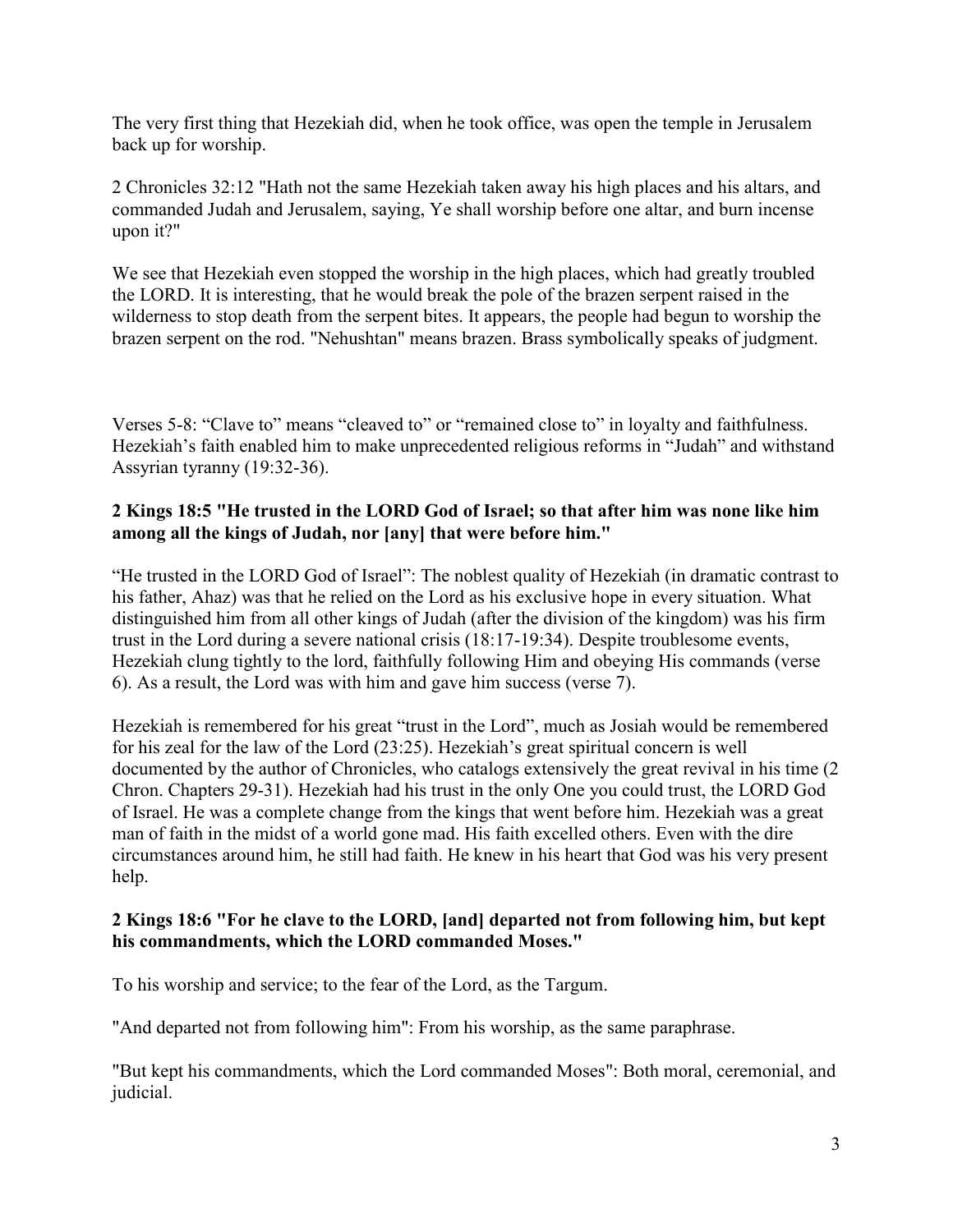This kind of faith and trust in the LORD brings blessings. Hezekiah kept the faith as long as he lived. He did not fall back into idolatry as others did. He stayed faithful to the LORD. He truly loved the LORD with a pure heart, and kept His commandments in spirit, as well as in deed. It was the desire of his heart to please God.

# **2 Kings 18:7 "And the LORD was with him; [and] he prospered whithersoever he went forth: and he rebelled against the king of Assyria, and served him not."**

"He rebelled against … Assyria": Before he became king, his father had submitted to Assyria. Courageously, Hezekiah broke that control by Assyria and asserted independence (Deut. 7).

Every Word that God had promised to do, He did. He had promised to mightily bless those who kept His commandments, and he did. He was with Hezekiah. God had promised to bless those who were faithful to keep His commandments, and spoke them through Moses, and then Joshua. The problem up until now, was that they had not kept the commandments. Hezekiah keeps them. He had no fear, because God was with him. He broke free from the Assyrian oppression. Everything Hezekiah attempted to do, God blessed.

# **2 Kings 18:8 "He smote the Philistines, [even] unto Gaza, and the borders thereof, from the tower of the watchmen to the fenced city."**

"Gaza": The southernmost city of the Philistines, located about 55 miles southwest of Jerusalem. Since Assyria had controlled Philistia, Hezekiah's invasion defied Assyrian rule and brought the threat of retaliation.

The enemies of God were Hezekiah's enemies as well. He smote the enemies of the living God. Assyria had tried to take all of the countries around Israel, as well as Israel. They wanted to take Judah, but God was with Hezekiah, and they could not. Instead, Hezekiah defeated the **Philistines** 

Verses 9-12: These verses flash back to the time just before Israel's destruction and captivity to give a summary of the fall of Samaria (more fully narrated in 17:5-23), as a graphic reminder of the Assyrian power and the threat they still were to Judah. This review sets the scene for the siege of Jerusalem with its reminder of Israel's apostasy against which Hezekiah's faith in the Lord was a bright contrast.

# **2 Kings 18:9 "And it came to pass in the fourth year of king Hezekiah, which [was] the seventh year of Hoshea son of Elah king of Israel, [that] Shalmaneser king of Assyria came up against Samaria, and besieged it."**

In the beginning of it.

"Which was the seventh year of Hoshea son of Elah king of Israel": The beginning of his seventh.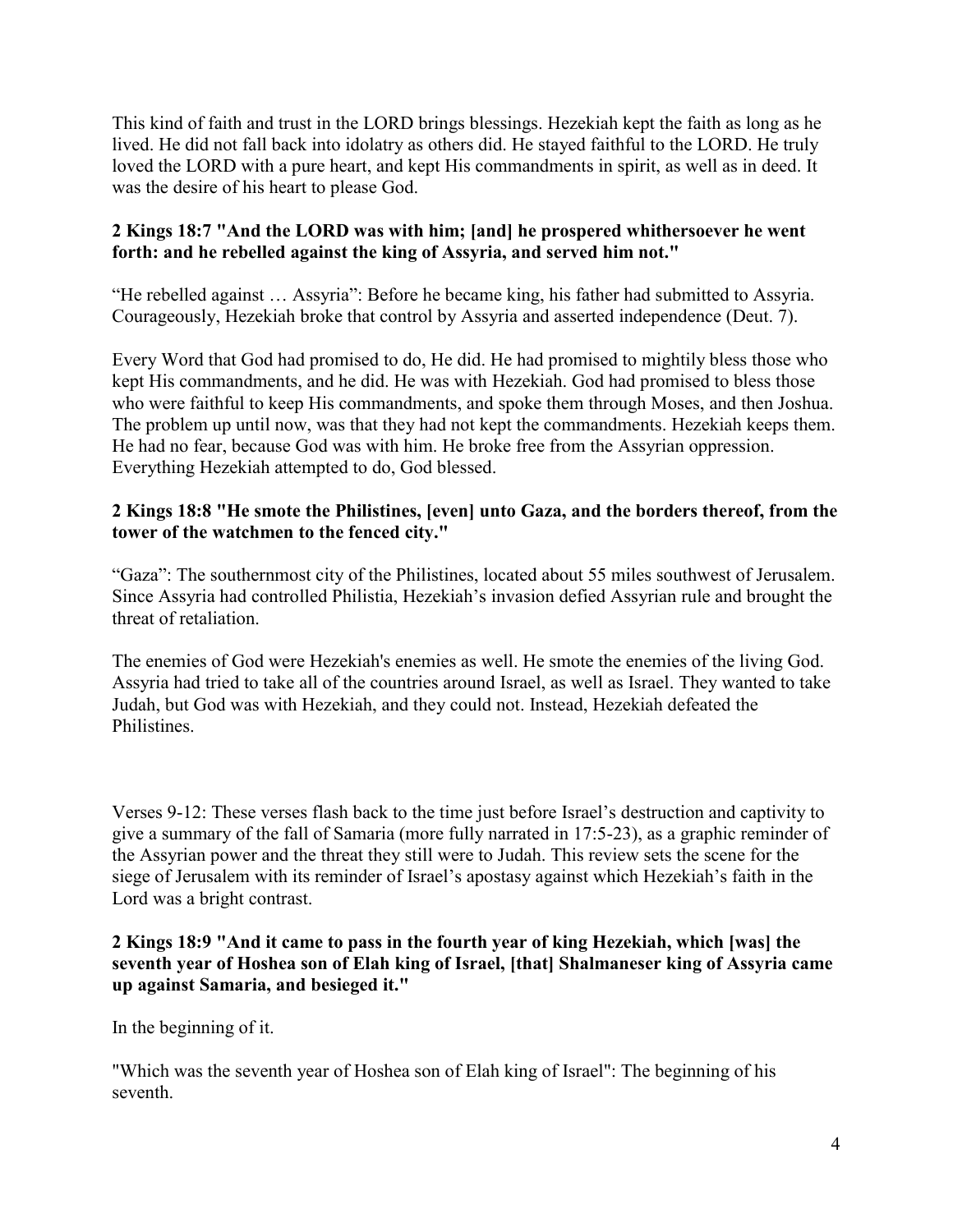"That Shalmaneser king of Assyria came up against Samaria, and besieged it": (see 2 Kings 17:5).

Now the scene changes back to Israel. Israel's kings had been the opposite of Hezekiah. They had displeased God at every juncture. We know that this siege lasted two to three years.

## **2 Kings 18:10 "And at the end of three years they took it: [even] in the sixth year of Hezekiah, that [is] the ninth year of Hoshea king of Israel, Samaria was taken."**

That is, at the first end of them, at the beginning, in which sense the phrase is taken in (Deut. 15:1). Even in the sixth year of Hezekiah, that is, the ninth year of Hoshea king of Israel, Samaria was taken (see 2 Kings 17:6).

We had discussed that Hoshea would be the last king to rule over the ten tribes as a nation. Israel goes into captivity to the Assyrians. They will be scattered, and not become a nation again. Some few will come back in the time of Ezra, but not as a nation.

## **2 Kings 18:11 "And the king of Assyria did carry away Israel unto Assyria, and put them in Halah and in Habor [by] the river of Gozan, and in the cities of the Medes:"**

Of the places he disposed of them in, after mentioned (see 2 Kings 17:6).

This is repeating an earlier verse. It drives home the message of the captivity and dispersing of Israel into many nations and cities.

#### **2 Kings 18:12 "Because they obeyed not the voice of the LORD their God, but transgressed his covenant, [and] all that Moses the servant of the LORD commanded, and would not hear [them], nor do [them]."**

In his law, and by his prophets.

"But transgressed his covenant, and all that Moses the servant of the Lord commanded": Which evils are at large insisted on in the preceding chapter as the cause of their captivity.

"And would not hear them, nor do them": Contrary to the agreement of their fathers at Sinai, who promised to do both (Exodus 24:3).

This is showing the contrast between the disobedience to the commandments of God, to Hezekiah keeping the commandments. Israel's problems were brought upon themselves, because they disobeyed the commandments of God. They had been warned over and over what would happen if they became unfaithful and followed other gods. Now, they are paying for their sins.

Verses 18:13-20:19: This narrative, with a few omissions and additions, is found (in Isaiah 36:1 – 39:8; see Isaiah notes for amplification).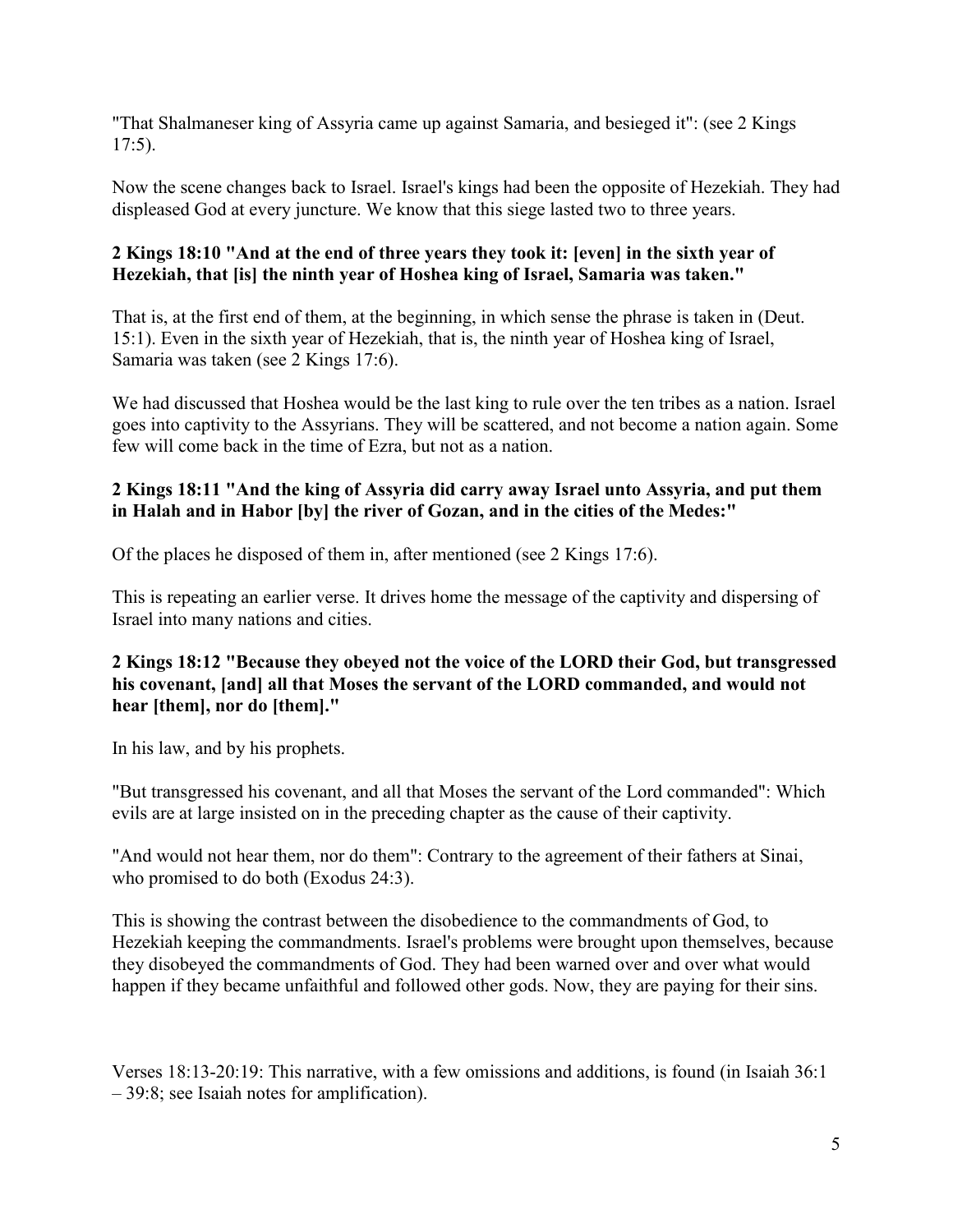Verses 18:13 – 19:13: First, "Sennacherib" took the "fortified cities" of Judah, then he threatened" Jerusalem". "Tartan" ("Field Marshal" or "commander in Chief"), was the Assyrian general in command. "Rab-saris" ("Chief Eunuch"), refers to a senior military officer. "Rabshakeh "Chief Cupbearer"), was a high court official often in charge of administrative affairs (Isa. Chapters 36-37).

## **2 Kings 18:13 "Now in the fourteenth year of king Hezekiah did Sennacherib king of Assyria come up against all the fenced cities of Judah, and took them."**

"Fourteenth year": 701 B.C., Hezekiah began his sole rule (in 715 B.C.; see notes on 18:1-2). This date for the siege of Jerusalem is confirmed in Assyrian sources.

The Assyrian king "Sennacherib" launched his third campaign in the year 701 B.C. His annals report that it was directed at the western countries and against "Hezekiah" in particular. Hezekiah had joined with the Phoenicians, the Philistines of Ekron, and Egypt in alliance against the Assyrian king.

"Sennacherib": He succeeded Sargon II as king of Assyria (in 705 B.C. and ruled until 681 B.C.). Hezekiah had rebelled against him (verse 7), probably by withholding tribute when he invaded Philistia.

"Fenced cities" (see note on Isa. 36:1).

It appears from this that many of the fenced cities of Judah did fall to the Assyrians. Sennacherib was the king of Assyria at the time. Jerusalem did not fall.

Verses 14-16: Hezekiah sought to rectify the situation with Sennacherib by admitting his error in rebelling and paying the tribute the Assyrian king demanded. Sennacherib asked for about 11 tons of silver and one ton of gold. To pay, Hezekiah emptied the temple and palace treasuries and stripped the layers of gold off the doors and doorposts of the temple.

# **2 Kings 18:14 "And Hezekiah king of Judah sent to the king of Assyria to Lachish, saying, I have offended; return from me: that which thou puttest on me will I bear. And the king of Assyria appointed unto Hezekiah king of Judah three hundred talents of silver and thirty talents of gold."**

The siege of "Lachish" and Hezekiah's payment of tribute are confirmed by inscriptions from Sennacherib's palace at Nineveh.

Lachish was an important ancient Canaanite and Israelite walled city in the lowlands of Judah. The city was situated about 30 miles southwest of Jerusalem and 15 miles west of Hebron. Initially, it was captured by Joshua and the Israelites (Joshua 10:1-32). During the time of Hezekiah (701 B.C.), Sennacherib, king of Assyria, attacked and conquered Lachish along with 46 of King Hezekiah's fortified cities (verses 13-17; 2 Chron. 32;9). Its capture was so important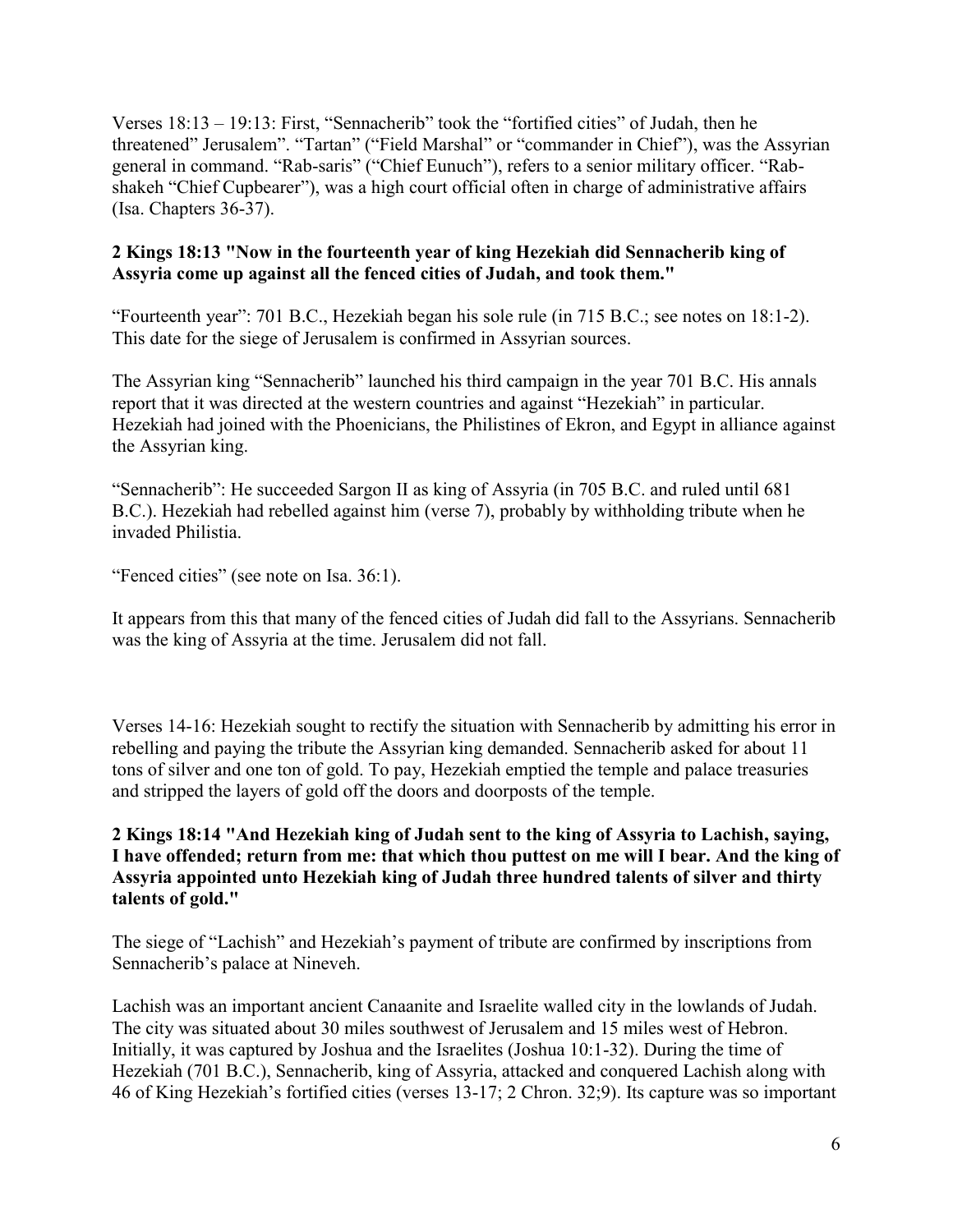to Sennacherib that he memorialized it in a magnificent relief on the wall of his palace at Nineveh. About a hundred years later, Lachish was again a strong hold in the nation of Judah. Nebuchadnezzar, king of Babylon, attacked and defeated the city when he took Judah into captivity (in 586 B.C.; Jer. 34:7). Important information concerning events when Nebuchadnezzar was approaching Jerusalem (in 586 B.C.), has come from a series of broken bits of pottery known as the Lachish Letters. The city was inhabited again when the Jews returned from their years of captivity in Babylon (Neh. 11:30).

We see that Hezekiah realizes that the Assyrians have a powerful army, with battering rams and other war material, sufficient to take the city. Hezekiah sends the king of Assyria word that he will pay whatever tribute is levied, but he wants the Assyrian king to leave Judah. A talent weighs 125 pounds. The silver he required of Hezekiah was 37,500 pounds and 3,750 pounds of gold.

Verses 15-17: Hezekiah's large payment probably convinced Sennacherib that there must be much more treasure at "Jerusalem." Therefore, he put the city under siege until his present campaigning at Lachish would allow him to bring his full army up to Jerusalem. Hezekiah's further preparations for a siege are detailed (in 2 Chron. 32:3-8).

# **2 Kings 18:15 "And Hezekiah gave [him] all the silver that was found in the house of the LORD, and in the treasures of the king's house."**

To make up the three hundred talents of silver, for which purpose he exhausted both, which had been done more than once before by the kings of Judah. These were their resources in times of distress (see 2 Kings 12:18).

Ahaz had taken all of the silver and gold 30 years earlier, but God had blessed them.

#### **2 Kings 18:16 "At that time did Hezekiah cut off [the gold from] the doors of the temple of the LORD, and [from] the pillars which Hezekiah king of Judah had overlaid, and gave it to the king of Assyria."**

The plates of gold with which they were covered; or scraped off the gold from them, as the Targum interprets it.

"And from the pillars which Hezekiah king of Judah had overlaid": Or the posts, as the Targum. The lintel or side posts of the doors of the temple; which though covered in Solomon's time, the gold was worn off, or had been taken off by Ahaz, but was renewed by Hezekiah. And who, in this time of distress, thought he might take it off again, no doubt with a full purpose to replace it, when he should be able. This is one of the three things the Talmudic writers disapprove of in Hezekiah.

"And gave it to the king of Assyria": To make up the thirty talents of gold he demanded.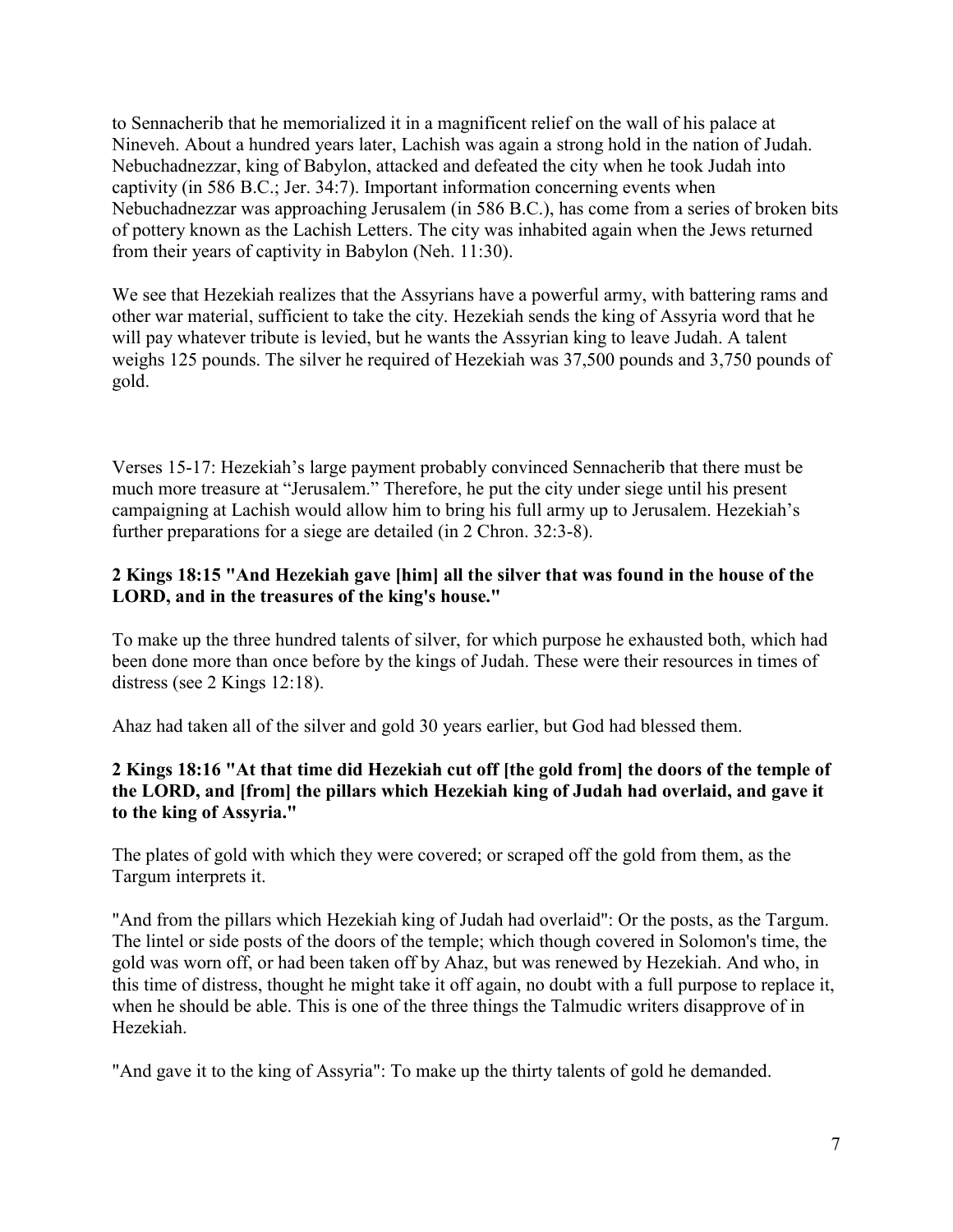Hezekiah had been blessed of God, and Hezekiah had tried to restore the temple to its greatness. He had even covered the pillars and doors with gold. Now there is an emergency, and he will use it to save Jerusalem. The Assyrian had asked for so much gold and silver, he would have to deplete the land to have enough to pay them.

Verses 17-24: The tribute did not satisfy Sennacherib, who sent messengers to demand Hezekiah's' complete surrender.

## **2 Kings 18:17 "And the king of Assyria sent Tartan and Rab-saris and Rab-shakeh from Lachish to king Hezekiah with a great host against Jerusalem. And they went up and came to Jerusalem. And when they were come up, they came and stood by the conduit of the upper pool, which [is] in the highway of the fuller's field."**

"Tartan": General of the Assyrian army (Isa. 20:1).

"Rab-saris": A high official in the palace. A chief officer; literally a eunuch.

"Rab-shakeh": The word is not a proper noun, but means "commander." He was the spokesman for Sennacherib, who represented the king against Jerusalem on this occasion.

"Lachish" (see note on 14:19). Sennacherib's conquest of this city was in its closing phase when he sent the messengers.

"Great host": This was a token force of the main army (19:35), with which Sennacherib hoped to bluff Judah into submitting.

"Conduit of the upper pool": Isaiah had met Ahaz at the same spot to try, unsuccessfully, to dissuade him from trusting in foreign powers (Isa. 7:3). It was probably located on the higher ground northwest of Jerusalem on the main north-south highway between Judah and Samaria.

"Fuller's": The word means "launderer" and indicates the field where such activity was done, being near the water supply.

It appears, that Sennacherib had returned home with his captives, that he had taken from the cities he overran. He thinks Judah will be such an easy mark, that he can send his subordinates to take care of them. Tartan was commander in chief. Rab-saris was chief eunuch. Rab-shakeh was chief cup-bearer. This field was in the direction of Lachish from Jerusalem. It appears, they had brought a message to Hezekiah.

**2 Kings 18:18 "And when they had called to the king, there came out to them Eliakim the son of Hilkiah, which [was] over the household, and Shebna the scribe, and Joah the son of Asaph the recorder."**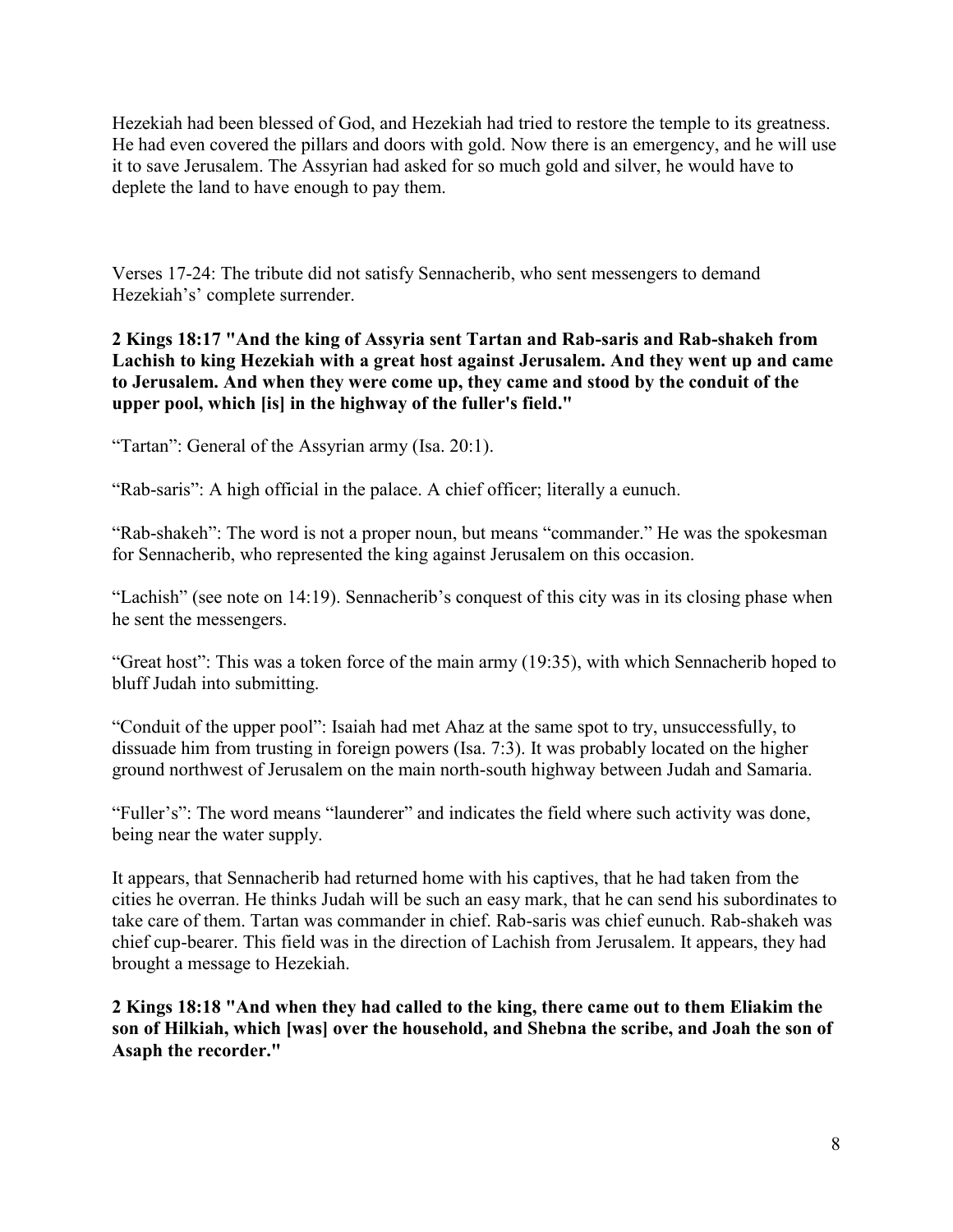"Eliakim … Shebna": Eliakim was the palace administrator and Shebna, the secretary (see notes on Isa 22:19-22).

"Joah …, the recorder": The position was that of an intermediary between the king and the people (2 Sam. 8:16).

"Shebna, the scribe" and royal chamberlain, would later be replaced by "Eliakim" (compare Isa.22:15-25).

Hezekiah did not personally go out to meet them, but sent three of his men of high esteem in his court to meet with them. Eliakim had taken the place of Shebna as head of the household. Shebna was qualified to draw up official documents. Asaph kept the records for the king.

Verses 19-35: Sennacherib was uncertain whether Hezekiah's trust was in "Egypt" or the "Lord," but he believed that Hezekiah was guilty of deceiving his people if he convinced them to rely on either one rather than surrendering to him. As Sennacherib correctly pointed out, no other nation's "gods" had delivered" them from the Assyrians. But Hezekiah knew that those gods were not the Holy One of Israel (19:22).

Verses 19-25: The Rab-shakeh's logic was twofold:

- (1) Egypt would be unable to deliver Jerusalem (verses 20-21, 23-24); and
- (2) The Lord had called on the Assyrians to destroy Judah (verses 22, 25).

Verses 19-20: "What confidence is this wherein thou trustest … on whom dost thou trust?" The enemy, and the world, are always watching God's people to see if their singular answer to these questions holds up under attack, or whether it is "vain words" (Psalms 118:8-9). In the end, Sennacherib's threats were empty words (19:6-7).

# **2 Kings 18:19 "And Rab-shakeh said unto them, Speak ye now to Hezekiah, Thus saith the great king, the king of Assyria, What confidence [is] this wherein thou trustest?"**

The "Rab-shakeh" begins bit of psychological warfare to undermine the spirit of resistance in Jerusalem (verses 26-27). This tactic was often practiced by Assyrian besiegers.

"Great king": Compare verse 28. The self-appropriated title of Assyrian kings. In contrast, Rabshakeh rudely omitted any title for Hezekiah (verse 19:22, 29-32). The term "Great king" was traditionally reserved for leaders of super powers in the ancient Near East.

Rab-shakeh, third in command in this, is very insulting; speaking of Hezekiah without his title. He was possibly trying to say with this, that he would not be king long. We can assume from this that Hezekiah had rebelled against the Assyrians.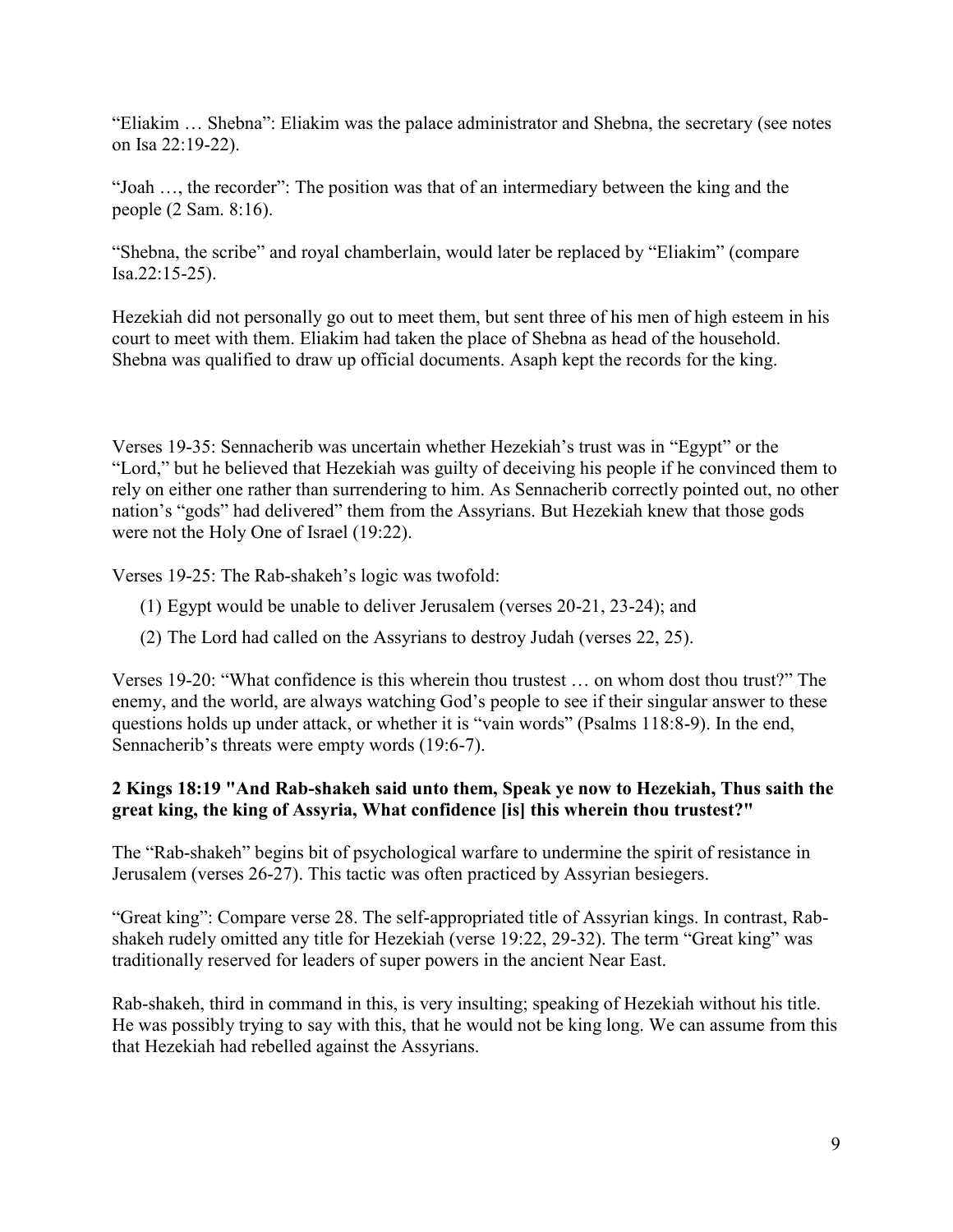#### **2 Kings 18:20 "Thou sayest, (but [they are but] vain words,) [I have] counsel and strength for the war. Now on whom dost thou trust, that thou rebellest against me?"**

"Vain words" (see note on Isa. 36:5).

"On whom dost thou trust … ?": The implication was that Assyria was so strong, there was none stronger.

The king of Assyria is assuming that Hezekiah had sent for help from Egypt. He did not know that Hezekiah was speaking of the strength of the LORD. Hezekiah would welcome help from Egypt, but if he did not get it, he knew he could depend upon the LORD. The message the king of Assyria had sent, was an insulting message. He said that Hezekiah was talking big, but could not carry through.

#### **2 Kings 18:21 "Now, behold, thou trustest upon the staff of this bruised reed, [even] upon Egypt, on which if a man lean, it will go into his hand, and pierce it: so [is] Pharaoh king of Egypt unto all that trust on him."**

"Bruised reed … Egypt": The Assyrian's advice strongly resembled that of Isaiah (Isa. 19:14-16; 30:7; 31:3). Egypt was not strong and could not be counted on for help. The "Rab-shakeh's evaluation of a then weak "Egypt" was shared by Isaiah (Isa. Chapter 20; 30:3-5; 31:1-3).

# **2 Kings 18:22 "But if ye say unto me, We trust in the LORD our God: [is] not that he, whose high places and whose altars Hezekiah hath taken away, and hath said to Judah and Jerusalem, Ye shall worship before this altar in Jerusalem?"**

"He, whose high places and whose altars": The Rab-shakeh mistakenly thought Hezekiah's reforms in removing idols from all over the land and reestablishing central worship in Jerusalem (18:4; 2 Chron. 31:1), had removed opportunities to worship the Lord, and thus cut back on honoring Judah's God, thereby displeasing Him and forfeiting His help in war.

"This altar": That all worship should center in Solomon's temple was utterly foreign to the polytheistic Assyrians.

Sennacherib is telling Hezekiah, that to depend on Egypt, is depending on someone who could not even defend themselves, much less Judah. He also says that Judah's God would be angry with Hezekiah for breaking down the high places and altars, except the temple. The king of Assyria is in for a surprise. Hezekiah's God is pleased with him, not angry.

Verses 18:23-24 (see note on Isaiah 36:8-9).

**2 Kings 18:23 "Now therefore, I pray thee, give pledges to my lord the king of Assyria, and I will deliver thee two thousand horses, if thou be able on thy part to set riders upon them."**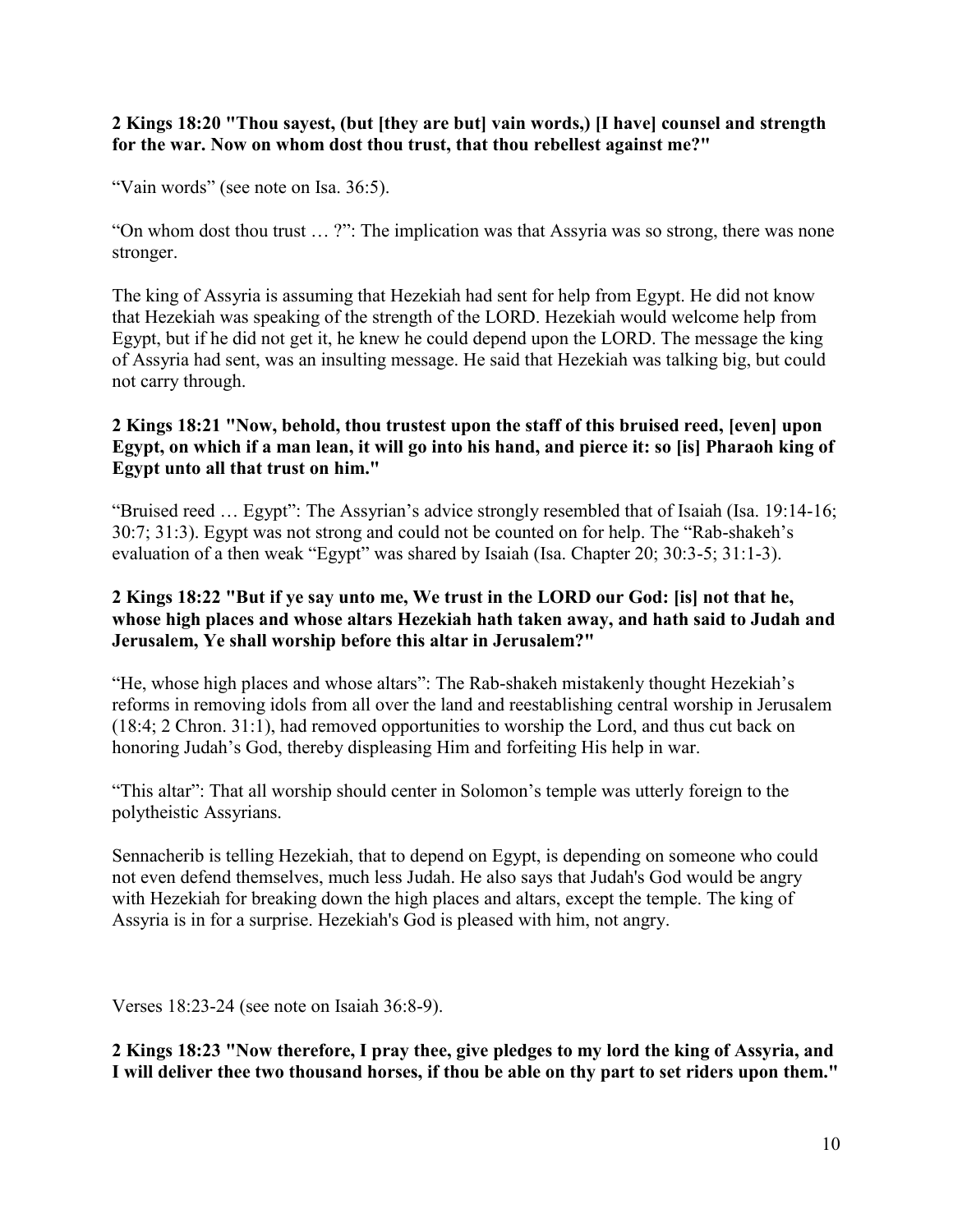That is, give hostages to ensure thy future obedience and subjection.

"And I will deliver thee two thousand horses": There is so little likelihood of thy being able to withstand the power of my master, who has thousands of chariots and horses, that I challenge thee to produce two thousand skillful horsemen that know how to manage horses. And I will give thee two thousand horses for them.

How then wilt thou turn away the face of one captain. How wilt thou force him to turn his back to thee, and flee away from thee?

These men are saying that Hezekiah would not have 2,000 men to fight, even if they had the horses. Assyria would furnish the horses, if Hezekiah furnished the men.

# **2 Kings 18:24 "How then wilt thou turn away the face of one captain of the least of my master's servants, and put thy trust on Egypt for chariots and for horsemen?"**

The connection of thought is: (But thou canst not); and how.

"Turn away the face of": I.e., repulse, reject the demand of (1Kings 2:16.)

"One captain of the least of my master's servants": Rather, a pasha who is one of the smallest of my lord's servants. He means himself. The word we render "pasha" is, in the Hebrew, pa'hath, a word which used to be derived from the Persian, but which is now known to be Semitic. From the corresponding Assyrian words pahat, "prefect," "provincial governor," and pihat, "prefecture."

And put thy trust": Rather, but thou hast put thy trust; assigning a ground for Hezekiah's folly. There should be a stop at "servants." (Compare Isa. 31:1).

"Woe to them that go down to Egypt for help; and stay on horses, and trust in chariots."

# **2 Kings 18:25 "Am I now come up without the LORD against this place to destroy it? The LORD said to me, Go up against this land, and destroy it."**

Did Hezekiah trust in "the Lord" (compare verse 22)? The Rab-shakeh claims that God had sent Sennacherib to Jerusalem to judge it!

"The Lord said" (see note on Isaiah 36:10).

The Assyrian says, it is a vain hope to expect Egypt to help them. This Assyrian is trying to say, that his false god is the LORD. He says this false god, Asshur, had told them to come against Judah. Sennacherib claims that the LORD sent him against Judah. He does not even know the LORD, or recognize Him as God.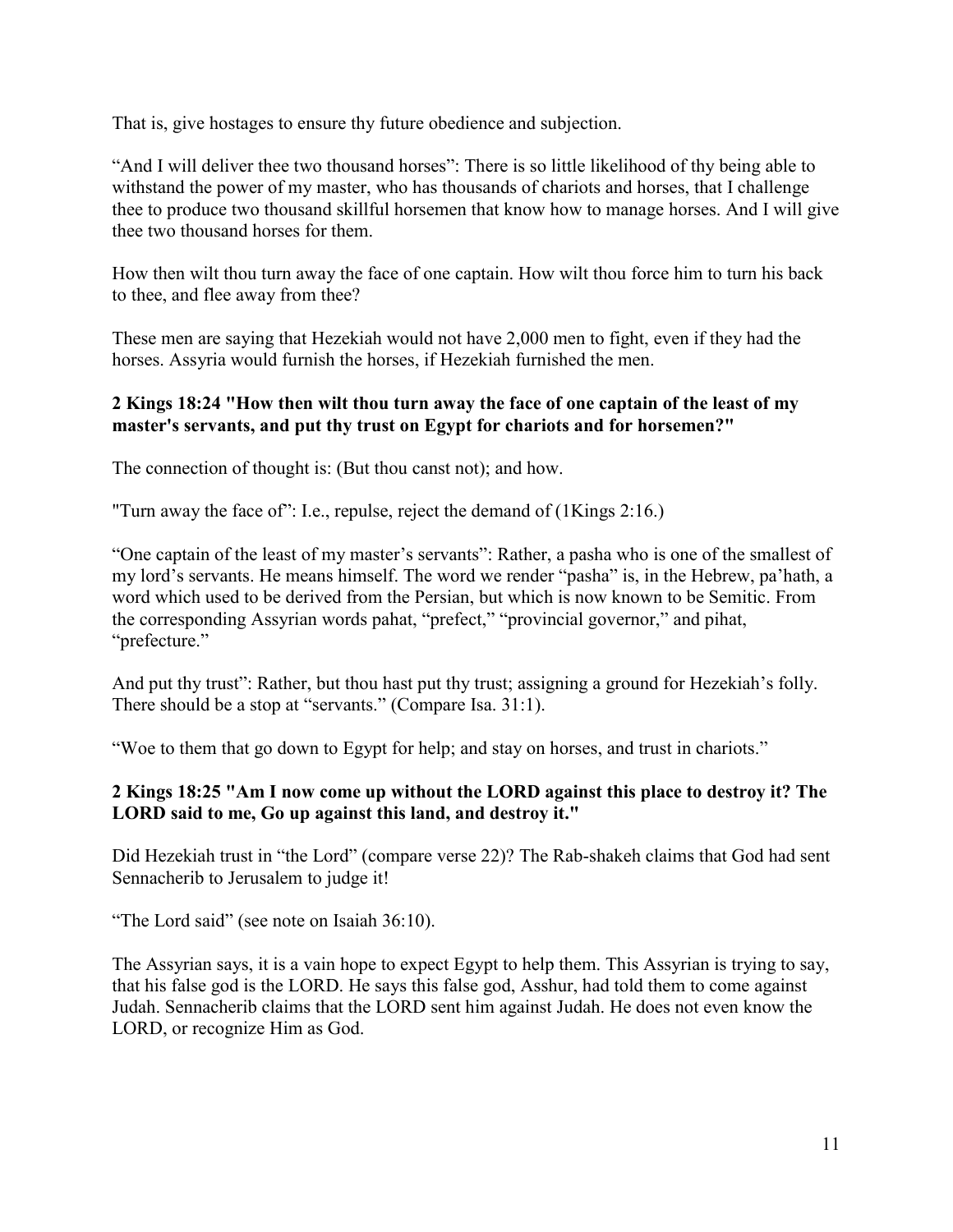**2 Kings 18:26 "Then said Eliakim the son of Hilkiah, and Shebna, and Joah, unto Rabshakeh, Speak, I pray thee, to thy servants in the Syrian language; for we understand [it]: and talk not with us in the Jews' language in the ears of the people that [are] on the wall."**

The Aramaic (Syrian) "language" was the language of international diplomacy at this time.

"Syrian … Jews" (see note on Isaiah 36:11).

Rab-shakeh had tried to show his superiority, by speaking in the Hebrew language. Besides making him feel important, he thought he might influence the people standing around to surrender. Now, we see the three men that Hezekiah sent, show that they are educated men. They tell him to speak in his own language, and they will understand. They tell him, that the negotiations are not for the ears of the people.

#### **2 Kings 18:27 "But Rab-shakeh said unto them, Hath my master sent me to thy master,**  and to thee, to speak these words? [hath he] not [sent me] to the men which sit on the wall, **that they may eat their own dung, and drink their own piss with you?"**

"Men ... on the wall" (see note on Isaiah 36:12).

This is a threat to the people who are listening, so they might influence Hezekiah to give up.

Verses 28-36: "The Rab-shakeh" urges the "people" of Jerusalem to find peace and prosperity by surrendering to Sennacherib.

Verses 28-32: The Rab-shakeh spoke longer and louder in Hebrew suggesting that Hezekiah could not save the city, but the great king, of Assyria, would fill the people with abundance if they would promise to surrender to his sovereign control, give tribute to him and be willing to go into a rich and beneficial exile (verse 31-32).

# **2 Kings 18:28 "Then Rab-shakeh stood and cried with a loud voice in the Jews' language, and spake, saying, Hear the word of the great king, the king of Assyria:"**

Rab-shakeh had probably been sitting before. He now stood up to attract attention, and raised his voice to be the better heard. Still speaking Hebrew, and not Aramaic, he addressed himself directly to the people on the wall, soldiers and others, doing the very opposite to what he had been requested to do, and outraging all propriety. History scarcely presents any other instance of such coarse and barefaced effrontery, unless the affronts put upon a Danubian principality by the envoy of a "great Power" may be regarded as constituting a parallel.

"Hear the word of the great king, the King of Assyria": It is scarcely likely that Sennacherib had anticipated his envoy's action, much less directed it, and told him exactly what he was to say. But Rab-shakeh thinks his words will have more effect if he represents them as those of his master.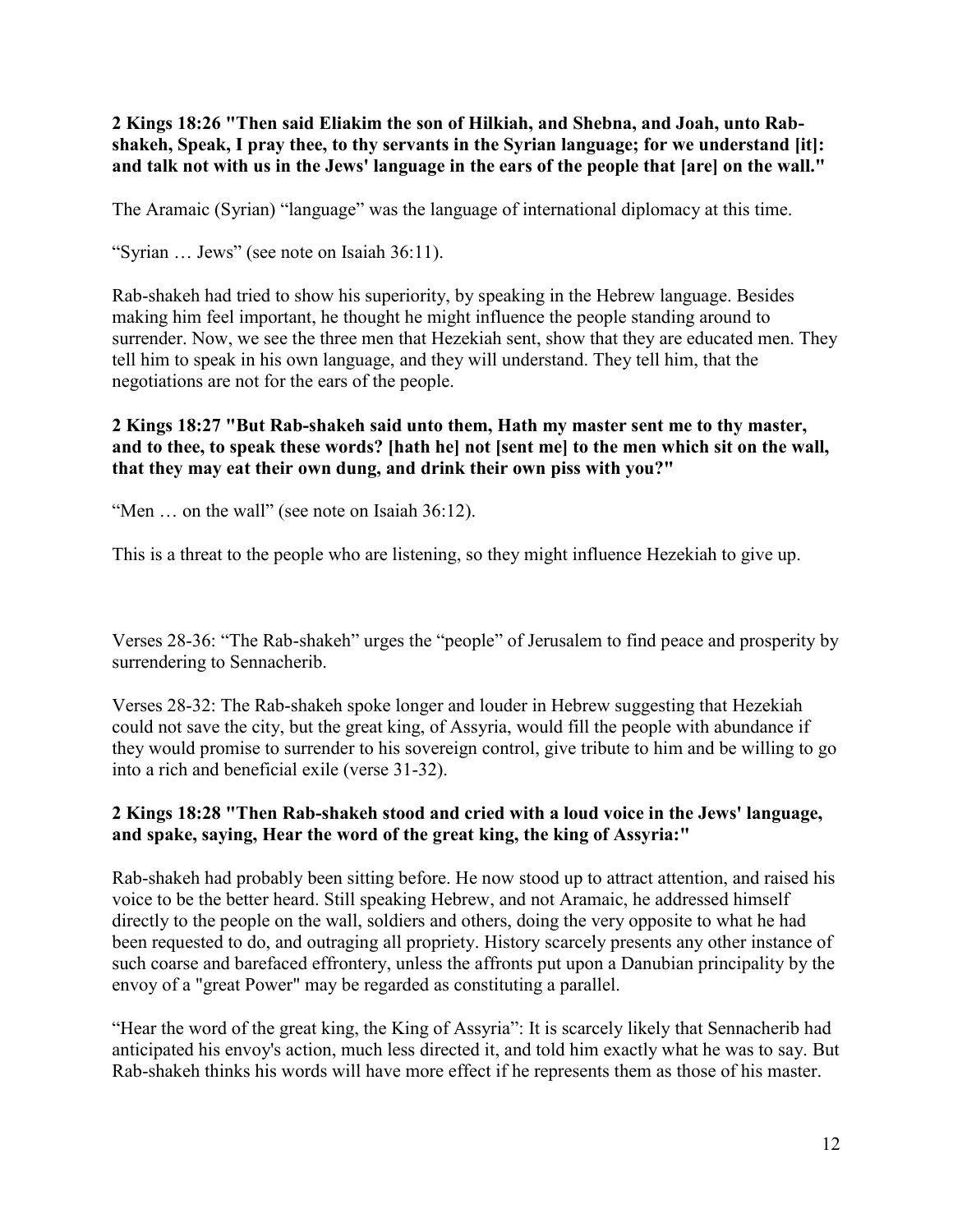#### **2 Kings 18:29 "Thus saith the king, Let not Hezekiah deceive you: for he shall not be able to deliver you out of his hand:"**

Rab-shakeh and his master, no doubt, both of them thought Hezekiah's grounds of confidence would prove fallacious, and that all who should trust in them would find themselves "deceived." There were but two grounds that Hezekiah could possibly put forward: Deliverance by human means, by his own armed strength and that of his allies. Or by deliverance by supernatural means. By some great manifestation of miraculous power on the part of Jehovah. Rab-shakeh thinks both equally impossible. The first however, is too absurd for argument, and he therefore takes no further notice of it; but the second he proceeds to combat (in verses 33-35).

"For he shall not be able to deliver you out of his hand": Correct grammar requires "out of my hand;" but Rab-shakeh forgets that he is professing to report the words of Sennacherib.

Notice, he is doing the opposite of what he was asked to do. He still speaks in Hebrew, so all the people can understand him. He speaks loudly, so they will be able to hear. He elevates Sennacherib to great king, while not even calling Hezekiah king. This is an extremely insulting thing to do. He is doing his best, to get the people to turn against Hezekiah.

# **2 Kings 18:30 "Neither let Hezekiah make you trust in the LORD, saying, The LORD will surely deliver us, and this city shall not be delivered into the hand of the king of Assyria."**

Hezekiah cannot save you himself (2 Kings 18:29). Jehovah will not do so (2 Kings 18:25). The "Jewish coloring" of the verse is not apparent to the present writer. If Rab-shakeh could speak Hebrew, he would almost certainly know the name of the god of the Jews. And it was perfectly natural for him to assume that Hezekiah and his prophets would encourage the people to trust in the God who had His sanctuary on Zion, and was bound to defend His own dwelling place. The words are not so exact a reproduction of Isaiah's language (Isaiah 37:35), as to preclude this view.

Now, he is insulting God. This Assyrian possibly, had heard that Hezekiah had been encouraging his people to trust in the LORD.

# **2 Kings 18:31 "Hearken not to Hezekiah: for thus saith the king of Assyria, Make [an agreement] with me by a present, and come out to me, and [then] eat ye every man of his own vine, and every one of his fig tree, and drink ye every one the waters of his cistern:"**

Literally, make with me a blessing, i.e. (according to the Targum and Syriac), "make peace with me." The phrase does not elsewhere occur. Perhaps it is grounded on the fact that the conclusion of peace was generally accompanied by mutual expressions of goodwill.

"Come out to me": From behind your walls; surrender (1Sam. 11:3; Jer. 21:9).

"And then eat ye": The country-folk who had taken refuge in Jerusalem are invited to return to their farms, and dwell in peace, "until Sennacherib has brought his Egyptian campaign to a close. Then, no doubt, they will be removed from their home, but a new home will be given them equal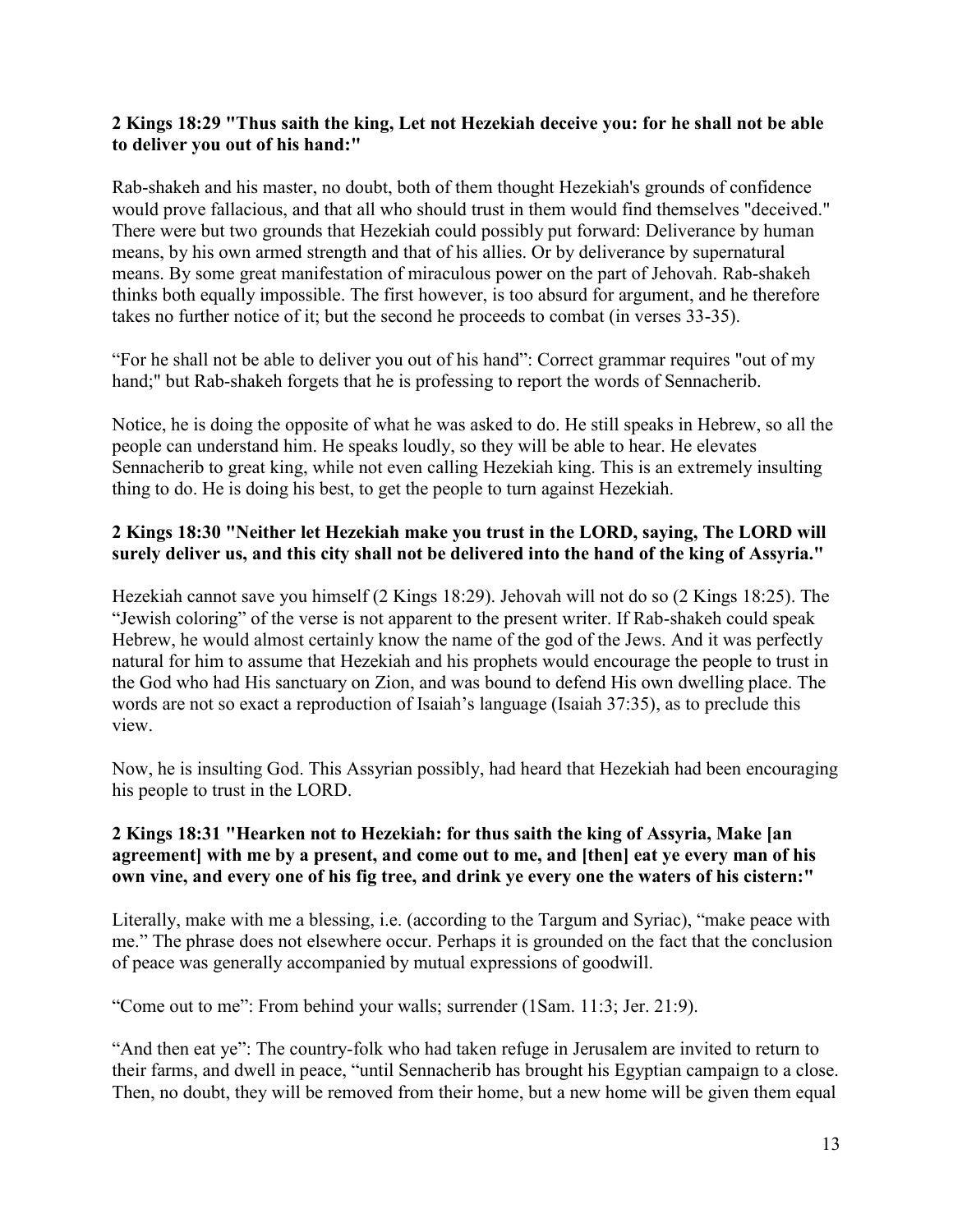to the old". We might, however, render, according to a well-known Hebrew idiom, so shall ye eat, every man of his own vine, etc. I.e., if ye surrender at once, no harm shall befall you; but ye shall enjoy your own land, until I remove you to a better (compare 1 Kings 5:5.) Thenius denies the reference to the Egyptian campaign, and makes Sennacherib pose as a father who wishes to make the necessary preparations for the reception of his dear children.

Verses 32-35 (see note on Isaiah 36:18-20).

# **2 Kings 18:32 "Until I come and take you away to a land like your own land, a land of corn and wine, a land of bread and vineyards, a land of oil olive and of honey, that ye may live, and not die: and hearken not unto Hezekiah, when he persuadeth you, saying, The LORD will deliver us."**

"Take you away" (see note on Isaiah 36:17).

All of this is to get these people to voluntarily go into captivity to Assyria. He does not tell them, that they will be in bondage to Assyria. Assyria may have some of these things, that are mentioned here, but they would not belong to these Hebrews, if they give up their freedom to Assyria. Who would want to trade their freedom for a few material things anyway?

# **2 Kings 18:33 "Hath any of the gods of the nations delivered at all his land out of the hand of the king of Assyria?"**

Literally, have the gods of the nations at all delivered everyone his own Land? If this is to be consistent with (2 Kings 18:25), we must suppose the thought to be that the god of each conquered nation had favored the Assyrian cause, as Jehovah is here alleged to be doing. But, as (2 Kings 18:34-35), seem to imply the impotence of the foreign deities when opposed to the might of Assyria, a verbal inconsistency may be admitted (see 2 Chron. 32:15).

The Rab-shakeh would hardly be very particular about what he said in an extemporized address, the sole aim of which was to work on the fears of the Jews. The connection of thought in his mind may have been somewhat as follows: "Jehovah, instead of opposing, manifestly favors our arms; and even if that be otherwise, as you may believe, no matter! He is not likely to prove mightier than the gods of all the other nations that have fallen before us."

# **2 Kings 18:34 "Where [are] the gods of Hamath, and of Arpad? where [are] the gods of Sepharvaim, Hena, and Ivah? have they delivered Samaria out of mine hand?"**

Arpad was situated somewhere in southern Syria; but it is impossible to fix its exact position. Sargon mentions it in an inscription as joining with Hamath in an act of rebellion, which he chastised. It was probably the capture and destruction of these two cities on this occasion which caused them to be mentioned together here (and in 2 Kings 19:13, and again in Isaiah 10:9). Sennacherib adduces late examples of the inability of the nations' gods to protect their cities.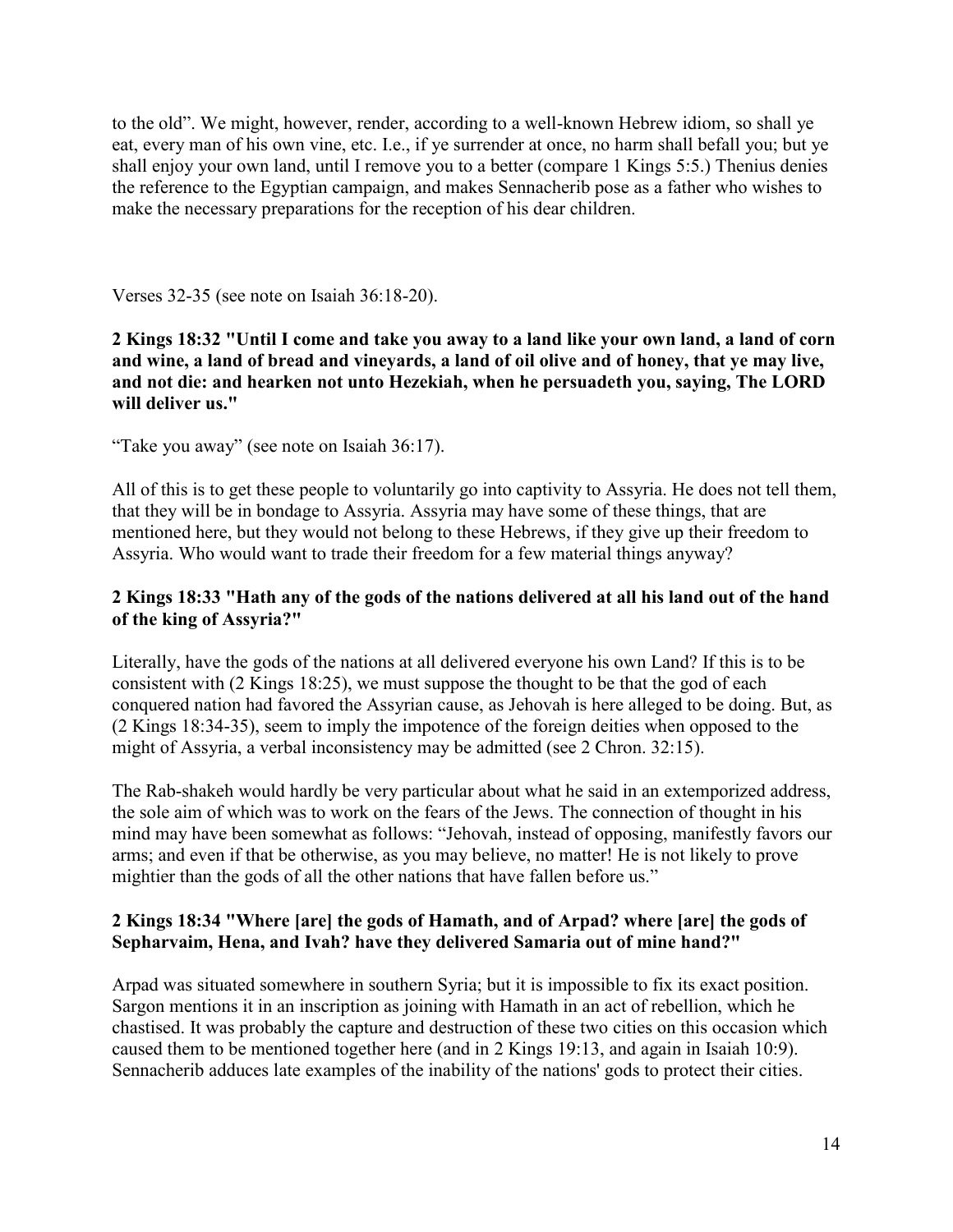A good Hebrew would be able to quickly see, the people mentioned had worshipped false gods. They had not depended on the LORD. The Hebrew God is the LORD. He is the only True God. Those false gods had no power, but the LORD is all powerful.

# **2 Kings 18:35 "Who [are] they among all the gods of the countries, that have delivered their country out of mine hand, that the LORD should deliver Jerusalem out of mine hand?"**

Which I have myself conquered. The countries with which Assyria had been at war.

"That have delivered their country out of mine hand": That the Lord should deliver Jerusalem out of mine hand? Produce an example of deliverance. Rab-shakeh means to say, "before you speak of deliverance as probable, or even possible. If you cannot, relinquish the hope, and submit yourselves." Rab-shakeh cannot conceive the idea that Jehovah is anything but a local god, on a par with all the other gods of the countries.

To compare the LORD to these false gods, is abominable. This Assyrian sees no difference in the LORD and all of the local false gods of these other countries.

# **2 Kings 18:36 "But the people held their peace, and answered him not a word: for the king's commandment was, saying, Answer him not."**

"Held their peace" (see note on Isaiah 36:21).

Rab-shakeh's words of warning were not heeded by the people of Israel. If they had thoughts of rebelling against Hezekiah, they are not mentioned. A true Hebrew would understand that the LORD was not like these local false gods, which had no power. They would have their faith and trust in Hezekiah, because he was on the side of the LORD. Hezekiah had said not to answer these men of Assyria, and they did not answer.

# **2 Kings 18:37 "Then came Eliakim the son of Hilkiah, which [was] over the household, and Shebna the scribe, and Joah the son of Asaph the recorder, to Hezekiah with [their] clothes rent, and told him the words of Rab-shakeh."**

"Clothes rent": The torn "clothes" of Hezekiah's three men was a sign of grief, humiliation, and sorrow (19:4).

See note on Isaiah 36:22.

These three men that Hezekiah had sent to represent Judah in front of the three men from Assyria, would not be tearing their clothes for fear of the threats that were made. They were tearing their clothes, because these men of Assyria had compared the LORD with the false gods around them. These men, along with Hezekiah, were offended for their LORD. They knew that the LORD was perfectly capable of saving them and destroying Assyria.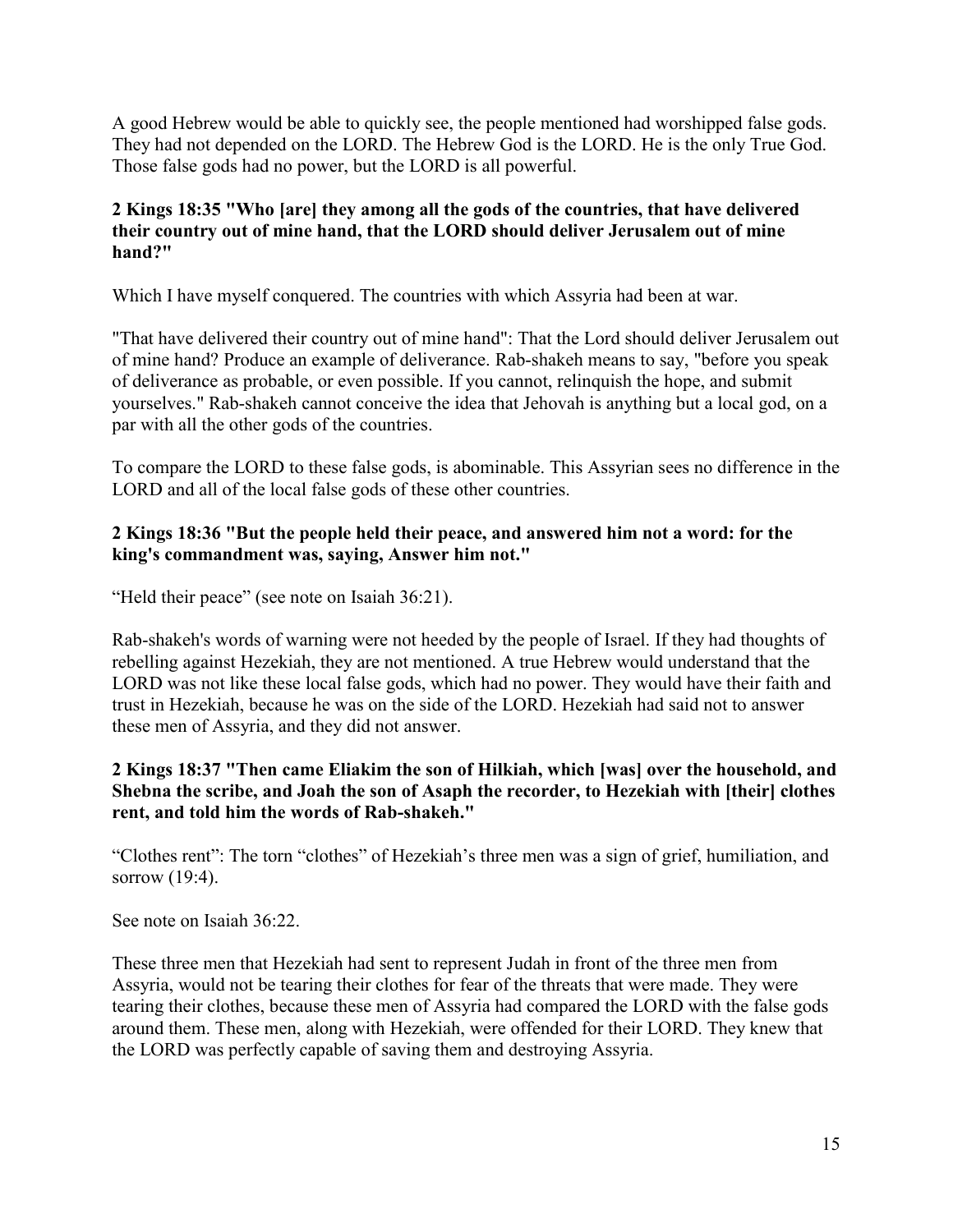# **2 Kings Chapter 18 Questions**

- 1. What is another name for Hezekiah?
- 2. What does "Hezekiah" mean?
- 3. What kind of king was he?
- 4. How old was he, when he began to reign?
- 5. How many years did he reign?
- 6. What was his mother's name?
- 7. What is another name for her?
- 8. What does "Abi" mean?
- 9. What does "Abijah" mean?
- 10. Who, possibly, influenced Hezekiah to love the LORD?
- 11. His love for the LORD is compared to whose in verse 3?
- 12. Who were two other kings, who had the same thing said about them?
- 13. What kind of fathers did all three of these kings have?
- 14. What was the first thing Hezekiah did, when he took office as king?
- 15. What does verse 4 tell us he did, to stop the false worship?
- 16. What was named Nehushtan?
- 17. What does "Nehushtan" mean?
- 18. How was Hezekiah compared to the other kings?
- 19. What good is said about Hezekiah in verse 6?
- 20. Because of what Hezekiah did, what did the LORD do for him?
- 21. Who were Hezekiah's enemies?
- 22. What had happened to Samaria?
- 23. What caused Israel to go into captivity?
- 24. What king came against the fenced cities of Jerusalem?